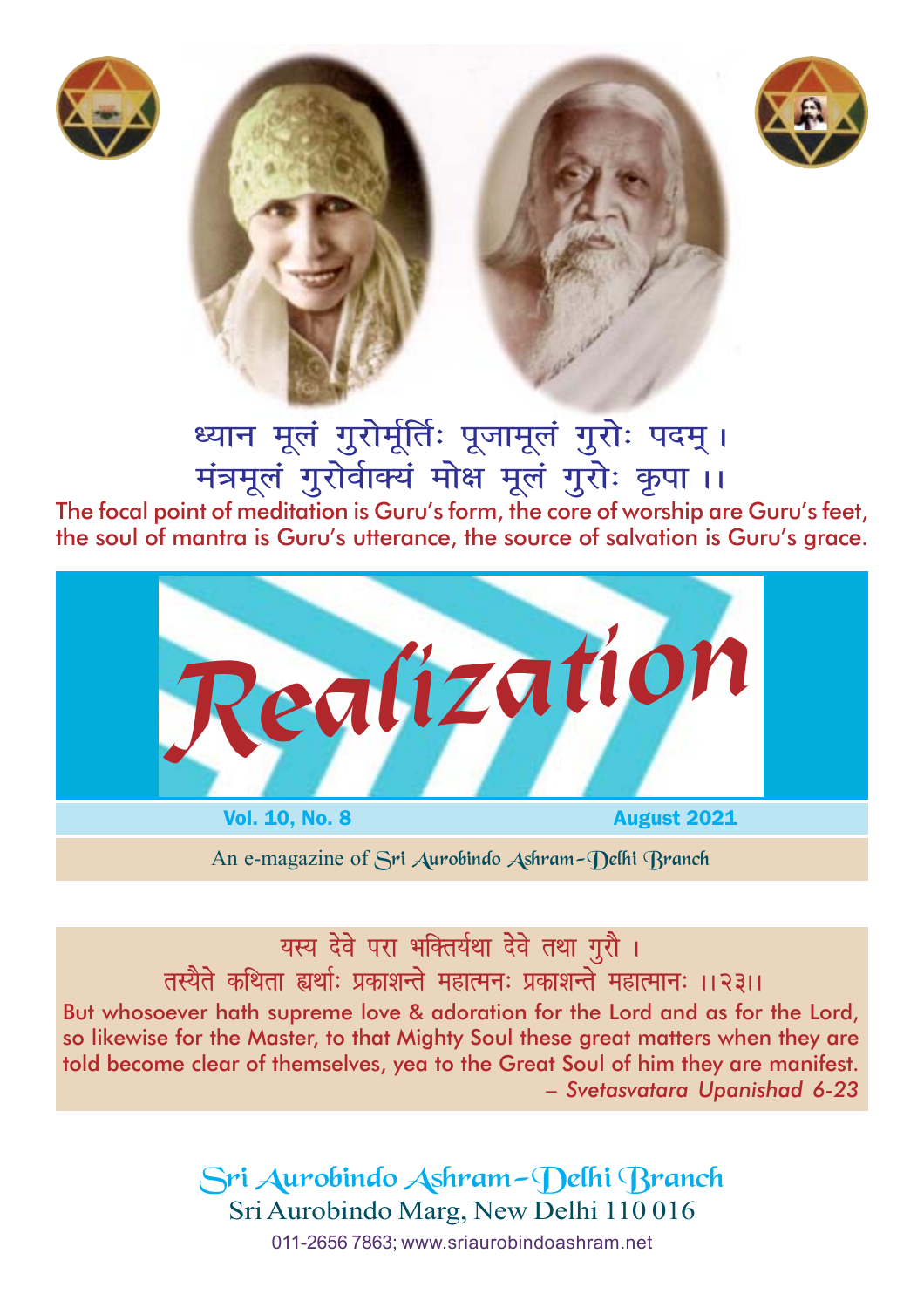# Ongoing & Forthcoming Events August 2021 **Meditation & Satsang venue: Meditation Hall** Monday – Saturday 7 –7:30 pm Collective Meditation ONLINE Sunday Meditation & Discourses 10 am Aug 22 Sri Aurobindo as a devotee Dr. Ramesh Bijlani Musical Offering Musical Offering Musical Development of Musical American Musical Offering Musical American Musical American Musical American Musical American Musical American Musical American Musical American Musical Amer Aug 29 Overcoming Mental Innertia **Dr. Mithu Pal** (Based on the Mother's *Prayers & Meditations*, Prayer of 9 May 1914) Musical Offering No. 2008. The U.S. Contract of the U.S. Contract of the U.S. Airhu Pall Kindly check <www.sriaurobindoashram.net> for livestream link

August 14 – 7 pm Shri D.N. Jhunjhunwala Memorial *Bhajan Sandhya* **LIVE STREAMING ON FACEBOOK** https://www.facebook.com/SriAurobindoAshramDelhiBranch/live/

ONLINE CLASSES by Shri Prashant Khanna on FREE CONFERENCE CALL PLATFORM

| <b>Thursdays: 05,12,19,26</b> | $11:15$ am-12:15 pm   | <b>Bhagvad Gita</b>                                                        |
|-------------------------------|-----------------------|----------------------------------------------------------------------------|
|                               |                       | To join, please contact Dr. Sonia Gupta (+91 98103 05078)                  |
| <b>Saturdays: 07,14,21,28</b> | $11:00$ am $-12$ noon | <b>Sri Aurobindo's Sonnets</b>                                             |
|                               |                       | To join, please contact Sri K.K. Sethi/Sri Satya Prakash (+91 88007 61046) |

|               |               | Sri Aurobindo Ashram-Delhi Branch's SOCIAL MEDIA LINKS  |
|---------------|---------------|---------------------------------------------------------|
| YouTube       |               | https://youtube.com/sriaurobindoashramdelhibranch       |
| Facebook      |               | http://facebook.com/sriaurobindoashramdelhibranch       |
| Instagram     |               | https://www.instagram.com/sriaurobindoashramdelhibranch |
| Twitter       |               | https://twitter.com/saadelhibranch                      |
| Website       |               | http://sriaurobindoashram.net/                          |
| Micro Website | $\mathcal{L}$ | http://sriaurobindoashram.net/Mirra100/                 |

## Ashram Library (Knowledge) Tuesday to Sunday Timings : 10:00 A.M. – 4:30 P.M.





Important Notice

Precautions to minimize the spread of coronavirus to be observed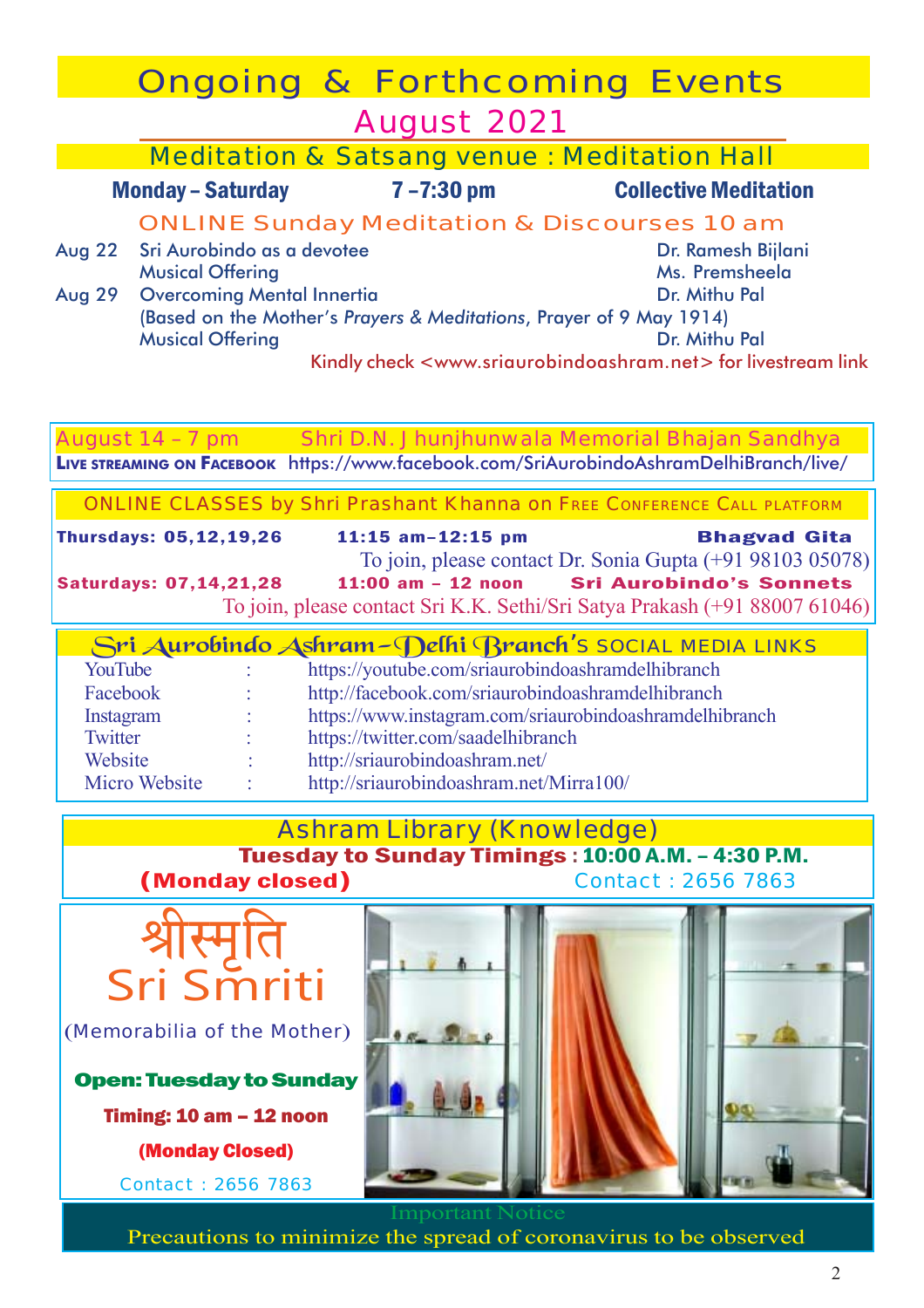Corona Virus (COVID-19) outbreak has forced all Matri Kala Mandir classes in abeyance. Please make a status-check on the Ashram website, www.sriaurobindoashram.net.

# The Mother's Integral Health Centre Activities

Phone 011-2685 8563, Sanjeeb: 88005 52685, <tmihc2000@gmail.com>

Spociality Clinics

| <b>OPECIQIILY UNITIUS</b> |               |                       |  |  |  |
|---------------------------|---------------|-----------------------|--|--|--|
| Tue/Thu/Sat               | 10 am-12 noon | <b>Allopathy</b>      |  |  |  |
| <b>Sat</b>                | 11 am $-1$ pm | <b>Ayurveda</b>       |  |  |  |
| <b>Wed</b>                | 10 am-12 noon | <b>Counselling</b>    |  |  |  |
| <b>Thu</b>                | 11 am-12 noon | <b>Eye specialist</b> |  |  |  |
| Mon/Wed/Fri               | $11$ am-1 pm  | <b>Homeopathy</b>     |  |  |  |

FREE Virtual Medical Consultation with Dr. Tarun Baveja ON COVID, LIFESTYLE, PHYSICAL, OR PSYCHOLOGICAL ISSUES

Dr. Baveja, a general physician with over 30 years experience, has been working for The Mother's International School since 1996. For appointment, pl. contact : Sanjeeb at 88005 52685; <tmihc2000@gmail.com>

#### Round-the-Year classes on the Physical Practices of Yoga

Tue/Thu/Sat 6:45-7:45 am music control Ms. Riva Chaudhary Mon/Wed/Fri 11 am–12 noon Ms. Vidya Mundhra Mon/Wed/Fri 5:30–6:30 pm Ms. Deepa Bisht

| Ongoing activities venue: ONLY on SKYPE (ID: tmihc2000) |                                                                                         |                             |                  |                         |  |
|---------------------------------------------------------|-----------------------------------------------------------------------------------------|-----------------------------|------------------|-------------------------|--|
| <b>Monday</b>                                           | 4:00-4:45 pm                                                                            | <b>Vivekachoodamani</b>     | <b>Discourse</b> | <b>Dr. Tarun Baveja</b> |  |
| Tue/Thu                                                 | 4:00-4:45 pm                                                                            | <b>Aparoksanubhuti</b>      | <b>Discourse</b> | <b>Dr. Tarun Baveja</b> |  |
| Wed/Fri                                                 | $4:00 - 4:45$ pm                                                                        | <b>Tattva-Bodh</b>          | <b>Discourse</b> | <b>Dr. Tarun Baveja</b> |  |
| <b>Saturday</b>                                         | 4:00-4:45 pm                                                                            | <b>Bhagvad Gita Sadhana</b> | <b>Discourse</b> | <b>Dr. Tarun Baveja</b> |  |
| <b>Sunday</b>                                           | $4:00 - 4:45$ pm                                                                        | <b>Satsang</b>              | <b>Discourse</b> | <b>Dr. Tarun Baveja</b> |  |
|                                                         | Contact: 011-2685 8563; Ms. Swati Kohli <swatikohli3@gmail.com></swatikohli3@gmail.com> |                             |                  |                         |  |

# Important Notice

Precautions to minimize the spread of coronavirus to be observed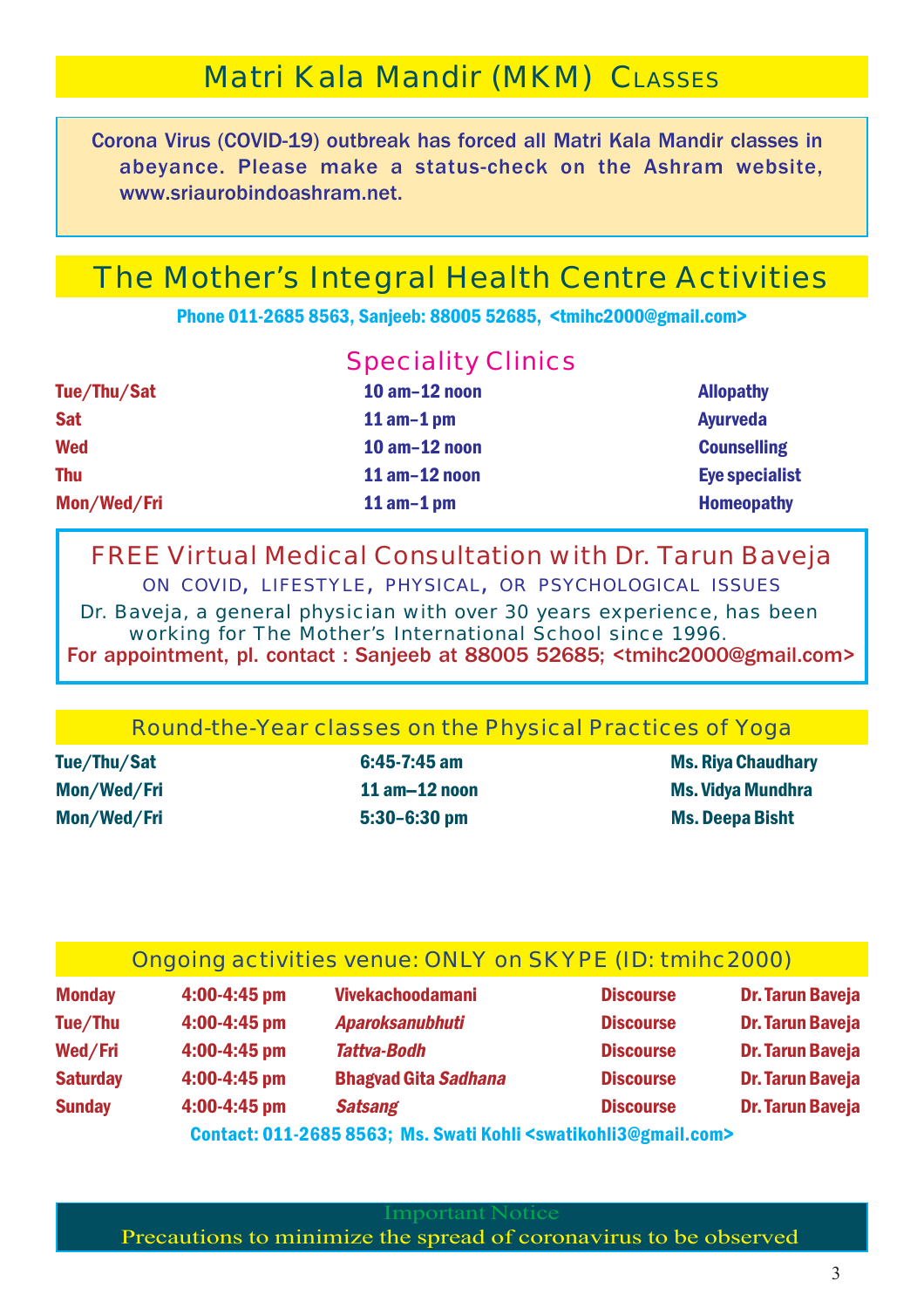# Important Days in the Ashram 2021

13 August (Friday)– Anniversary of Shri Surendra Nath Jauhar's Birthday

#### 15 August(Sunday)–Anniversary of Sri Aurobindo's Birthday–Darshan Day



दर्शन (Darshan)

If you have a sincere aspiration to the spiritual change in your heart and soul, then you will find the way and the Guide. A mere mental seeking and questioning are not enough to open the doors of the Spirit. – Sri Aurobindo

Program details will be available on <www.sriaurobindoashram.net>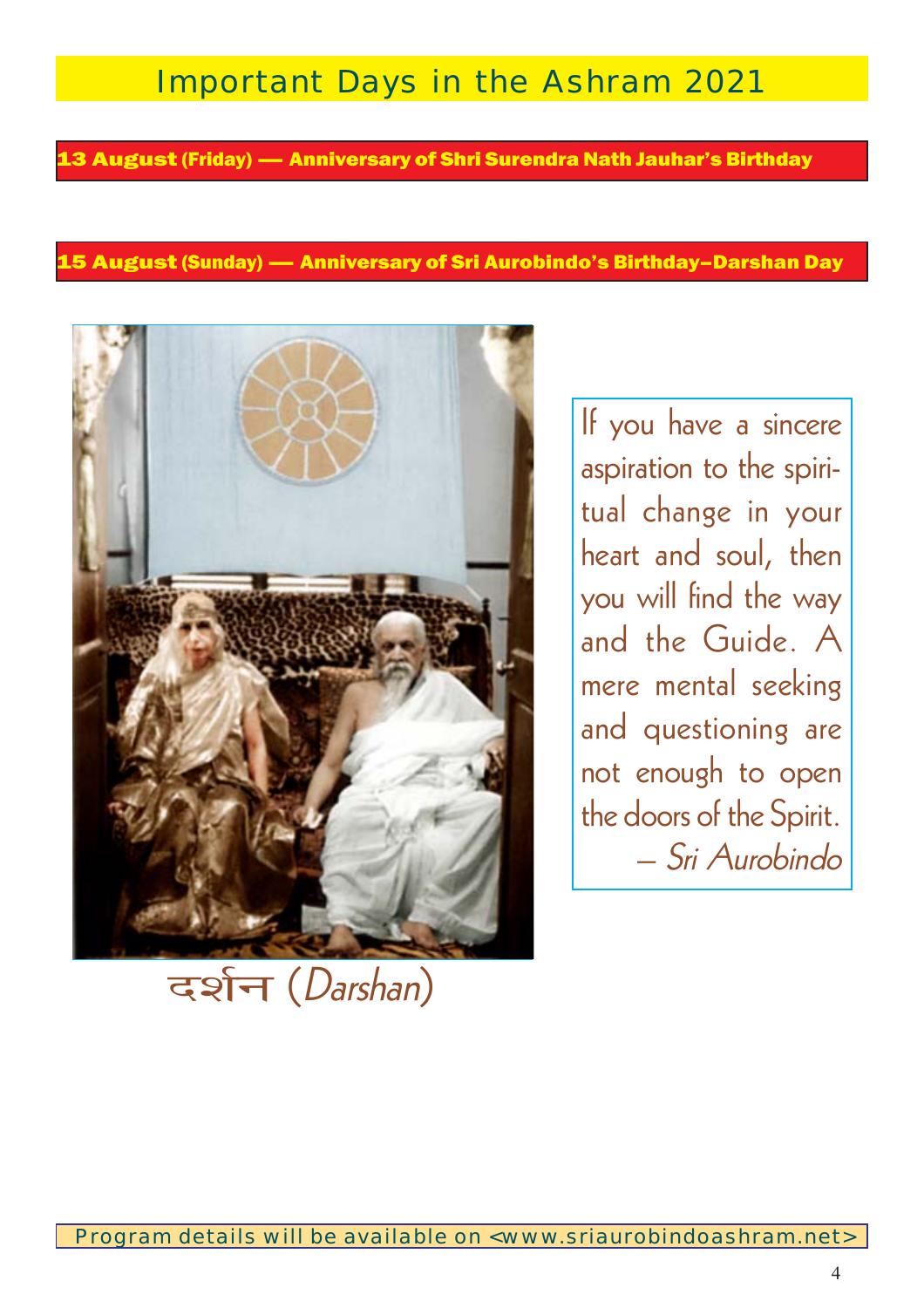# The Philosophy of the Upanishads Parabrahman (2)

The Supreme is, finally, Pure Ecstasy, Absolute Bliss, BNANDA. Now just as SAT and CHIT are the same, so are SAT and CHIT not different from BNANDA; just as Existence is Consciousness and cannot be separated from Consciousness, so Conscious Existence is Bliss and cannot be separated from Bliss. I think we feel this even in the very finite existence and cramped consciousness of life on the material plane. Conscious existence at least cannot endure without pleasure; even in the most miserable sentient being there must be pleasure in existence though it appear small as a grain of mustard seed; blank absolute misery entails suicide and annihilation as its necessary and immediate consequence. The will to live,—the desire of conscious existence and the instinct of self-preservation,—is no mere teleological arrangement of Nature with a particular end before it, but is fundamental and independent of end or object; it is merely a body and form to that pleasure of existence which is essential and eternal; and it cannot be forced to give way to anything but that will to live *more* fully and widely which is the source on one side of all personal ambition and aspiration, on the other of all love, self-sacrifice and self-conquest. Even suicide is merely a frenzied revolt against limitation, a revolt not the less significant because it is without knowledge. The pleasure of existence can consent to merge only in the greater pleasure of a widened existence, and religion, the aspiration towards God, is simply the fulfilment of this eternal elemental force, its desire to merge its separate & limited joy in the sheer bliss of infinite existence. The Will to live individually embodies the pleasure of individual existence which is the outer phenomenal self of all creatures; but the will to live infinitely can only proceed straight from the transcendent, ultimate Spirit in us which is our real Self; and it is this that availeth towards immortality. Brahman, then, being infinity of conscious existence, is also infinite bliss. And the bliss of Brahman is necessarily absolute both in its nature and as to its object. Any mixture or coexistence with pain would imply a cause of pain either the same or other than the cause of bliss, with the immediate admission of division, struggle, opposition, of something inharmonious and self-annulling in Brahman; but division and opposition which depend upon relation cannot exist in the unrelated Absolute. Pain is, properly considered, the result of limitation. When the desires and impulses are limited in their satisfaction or the matter, physical or mental, on which they act is checked, pressed inward, divided or pulled apart by something alien to itself, then only can pain arise. Where there is no limitation, there can be no pain. The Bliss of Brahman is therefore absolute in its nature.

It is no less absolute with regard to its object; for the subject and object are the same. It is inherent in His own existence and consciousness and cannot possibly have any cause within or without Him who alone Is and Is without parts or division. Some would have us believe that a self-existent bliss is impossible; bliss, like pain, needs an object or cause different from the subject and therefore depends on limitation. Yet even in this material or waking world any considerable and deep experience will show us that there is a pleasure which is independent of surroundings and does not rely for its sustenance on temporary or external objects. The pleasure that depends on others is turbid, precarious and marred by the certainty of diminution and loss; it is only as one withdraws deeper and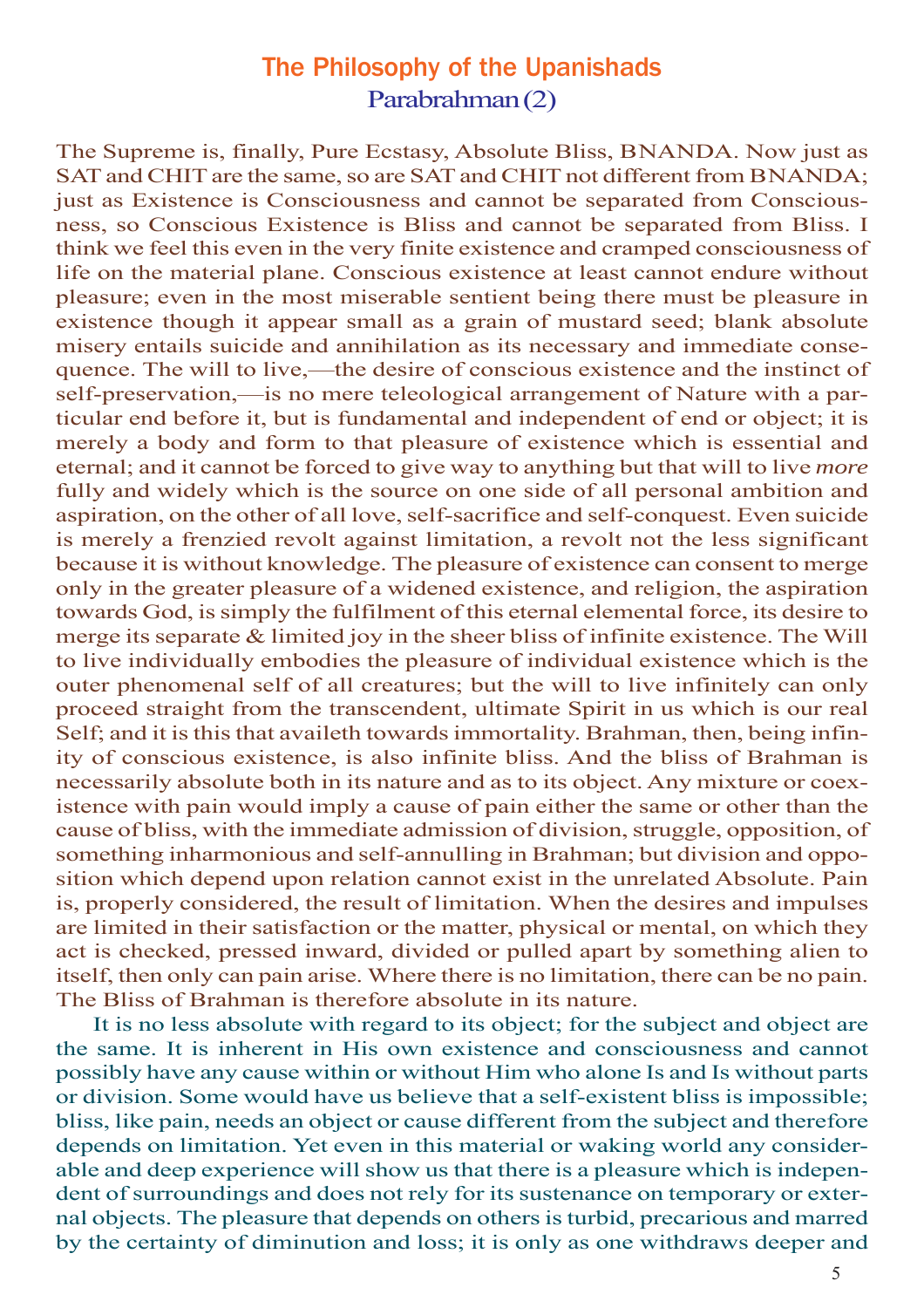deeper into oneself that one comes nearer and nearer to the peace that passeth understanding. An equally significant fact is to be found in the phenomena of satiety; of which this is the governing law that the less limited and the more subjective the field of pleasure, the farther is it removed from the reach of satiety and disgust. The body is rapidly sated with pleasure; the emotions, less limited and more subjective, can take in a much deeper draught of joy; the mind, still wider and more capable of internality, has a yet profounder gulp and untiring faculty of assimilation; the pleasures of the intellect and higher understanding, where we move in a very rare and wide atmosphere, seldom pall and, even then, soon repair themselves; while the infinite spirit, the acme of our subjectiveness, knows not any disgust of spiritual ecstasy and will be content with nothing short of infinity in its bliss. The logical culmination of this ascending series is the transcendent and absolute Parabrahman whose bliss is endless, self-existent and pure.

This then is the Trinity of the Upanishads, Absolute Existence; which is *therefore* Absolute Consciousness; which is therefore Absolute Bliss.

And then the second Trinity SATYAM JNANAM ANANTAM. This Trinity is not different from the first but merely its objective expression. Brahman is *Satyam*, Truth or Reality because Truth or Reality is merely the subjective idea of existence viewed objectively. Only that which fundamentally exists is real and true, and Brahman being absolute existence is also absolute truth and reality. All other things are only relatively real, not indeed false in every sense since they are appearances of a Reality, but impermanent and therefore not in themselves ultimately true.

Brahman is also JNBNAM, Knowledge; for Knowledge is merely the subjective idea of consciousness viewed objectively. The word *Jnâna* as a philosophic term has an especial connotation. It is distinguished from *samjnˆana* which is awareness by contact; from  $\hat{a}$ *jnâna* which is perception by receptive and central Will and implies a command from the brain; from *prajnâna* which is Wisdom, teleological will or knowledge with a purpose; and from *vijnâna* or knowledge by discrimination. *Jnâna* is knowledge direct and without the use of a medium. Brahman is absolute *Jnâna*, direct&self-existent, without beginning,middle or end, in which the Knower is also the Knowledge and the Known.

Finally, Brahman is ANANTAM, Endlessness, including all kinds of Infinity. His Infinity is of course involved in His absolute existence and consciousness, but it arises directly from His absolute bliss, since bliss, as we have seen, consists objectively in the absence of limitation. Infinity therefore is merely the subjective idea of bliss viewed objectively. It may be otherwise expressed by the word Freedom or by the word Immortality. All phenomenal things are bound by laws and limitations imposed by the triple idea of Time, Space and Causality; in Brahman alone there is absolute Freedom; for He has no beginning, middle or end in Time or Space nor, being immutable, in Causality. Regarded from the point of view of Time, Brahman is Eternity or Immortality, regarded from the point of view of Space He is Infinity or Universality, regarded from the point of view of Causality He is absolute Freedom. In one word He is ANANTAM, Endlessness, Absence of Limitation. *– Sri Aurobindo*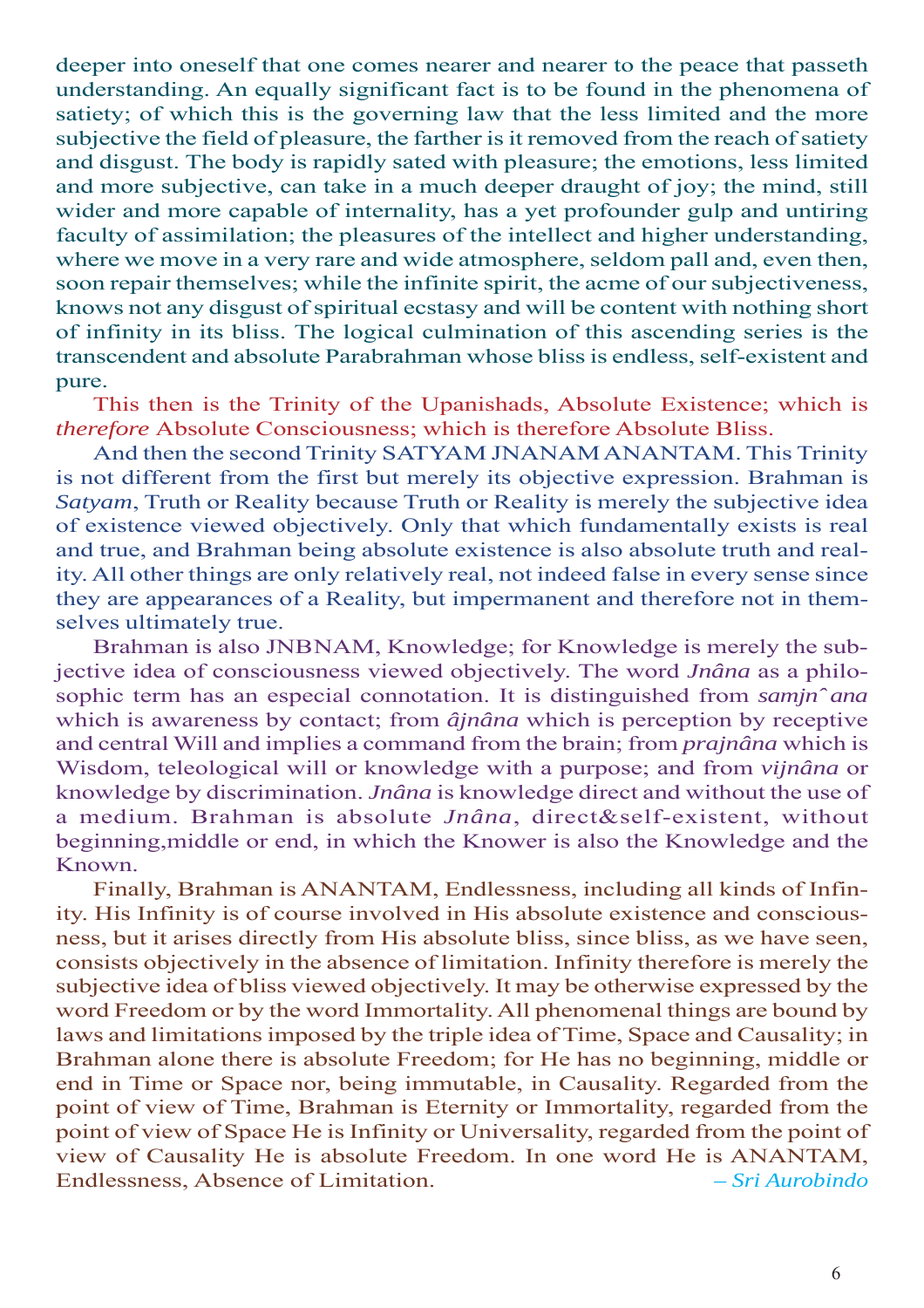# Activities during June 16 – July 15, 2021

85<sup>th</sup> Birthday anniversary of Tara Didi : Like preceding years, there was much outpouring of spontaneous love for Tara Didi by the Ashram community and visitors on her birthday anniversary, the 5<sup>th</sup> of July. Soon after breakfast, she and many other residents of the Ashram planted saplings on the Ashram campus. The plantation was organized by Naval Barot and the horticulture department. Later in the morning, an exhibition of paintings by Ms. Usha Patel, an eminent artist of Sri Aurobindo Ashram, Pondicherry, was inaugurated in the Prasad Block. The exhibition is to remain open to till 31 July 2021 from 10 am to 12 noon. In the evening, the tea had a special touch, with chanting and singing and cake cutting. At 7 pm, during the collective meditation, Tara Didi read out from Sri Aurobindo's book, *The Mother*, several passages about the four aspects of the Mother, and from other books the twelve qualities symbolized by the petals in the outermost circle of the Mother's symbol. The reading was accompanied by chantings from the *Bhagvad Gita* and other scriptures in harmony with the read-out passages.

Tara Didi is also chairperson of Auro-Mira Service Society (AMSS) with its registered office on the Sri Aurobindo Ashram-Delhi Branch campus. AMSS runs a project in a remote region of Odisha in the district of Koraput at village Kechla where a school, Auro-Mira Vidya Mandir (AMVM), with free tuition, Boarding & Lodging for the tribal children, was started on  $5<sup>th</sup>$  July 2008. On  $5<sup>th</sup>$ July 2021, a new hostel for female children and teachers was inaugurated at 9:30 am online by Tara Didi, who in her brief inaugural address advised the students to keep the place clean, and to cultivate the habit of keeping everything at its proper place. She also encouraged them to always remember the Mother so that they would remain open to her Light, Love and Grace. Children of AMVM felicitated Tara Didi and presented an elaborate program online (live streamed) with *havan*, mantric chants in Sanskrit, recitation of Sri Aurobindo's celebrated poem, *WHO*, songs, flute & tabla recitals, and classical and folk dances. During the program, the viewers also got glimpses of the low-rise school building mod-ules merging seamlessly with their picturesque surroundings and the spick and span hostel building that was inaugurated.

> Please see pictures on the following page  $\bigvee$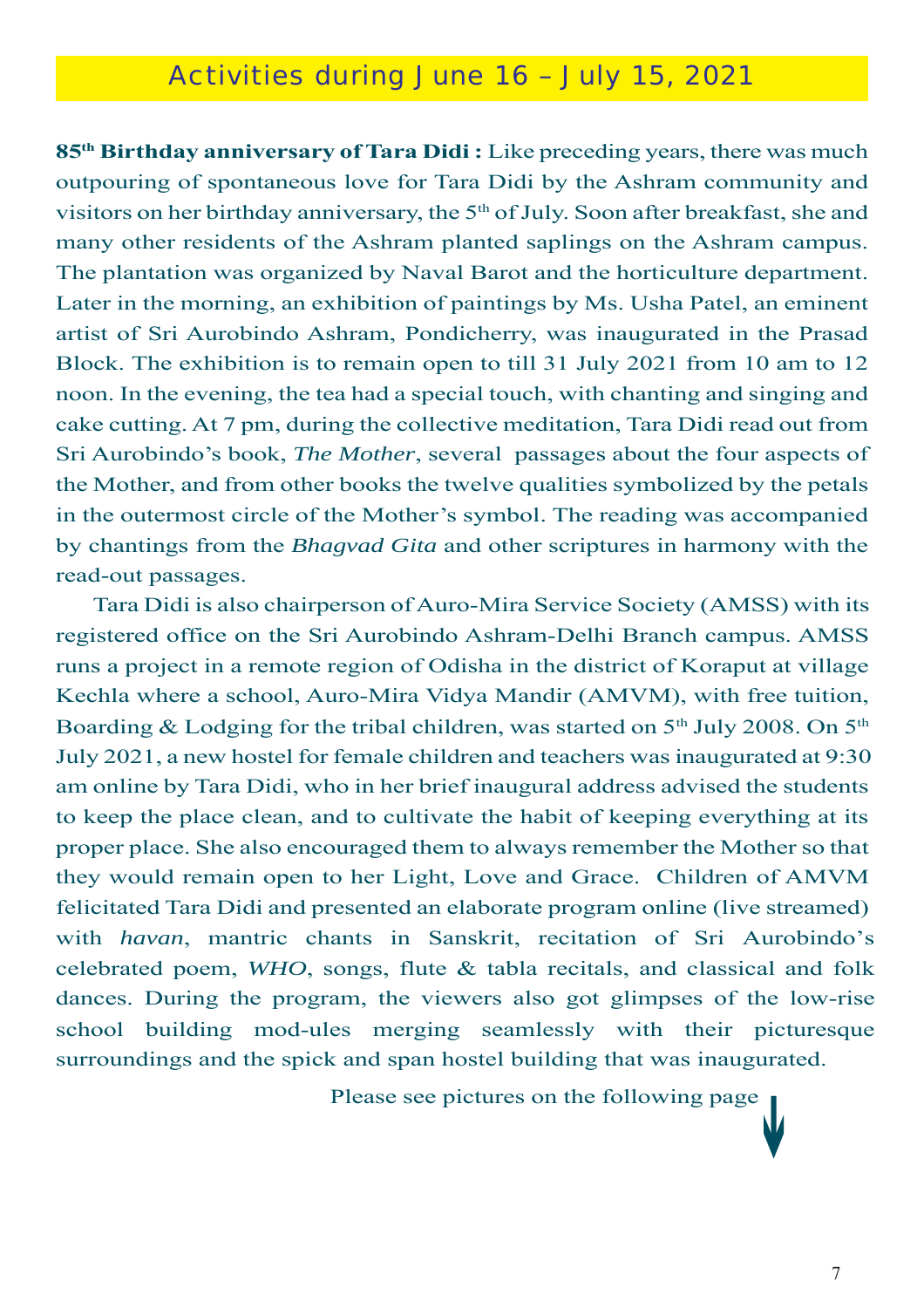





Tara Didi's birth anniversay, 5th July, celebration in Delhi Ashram

Auro-Mira Vidya Mandir, Kechla, children celebrating Tara Didi's birth anniversay











Tara Didi virtually exhorting Kechla children



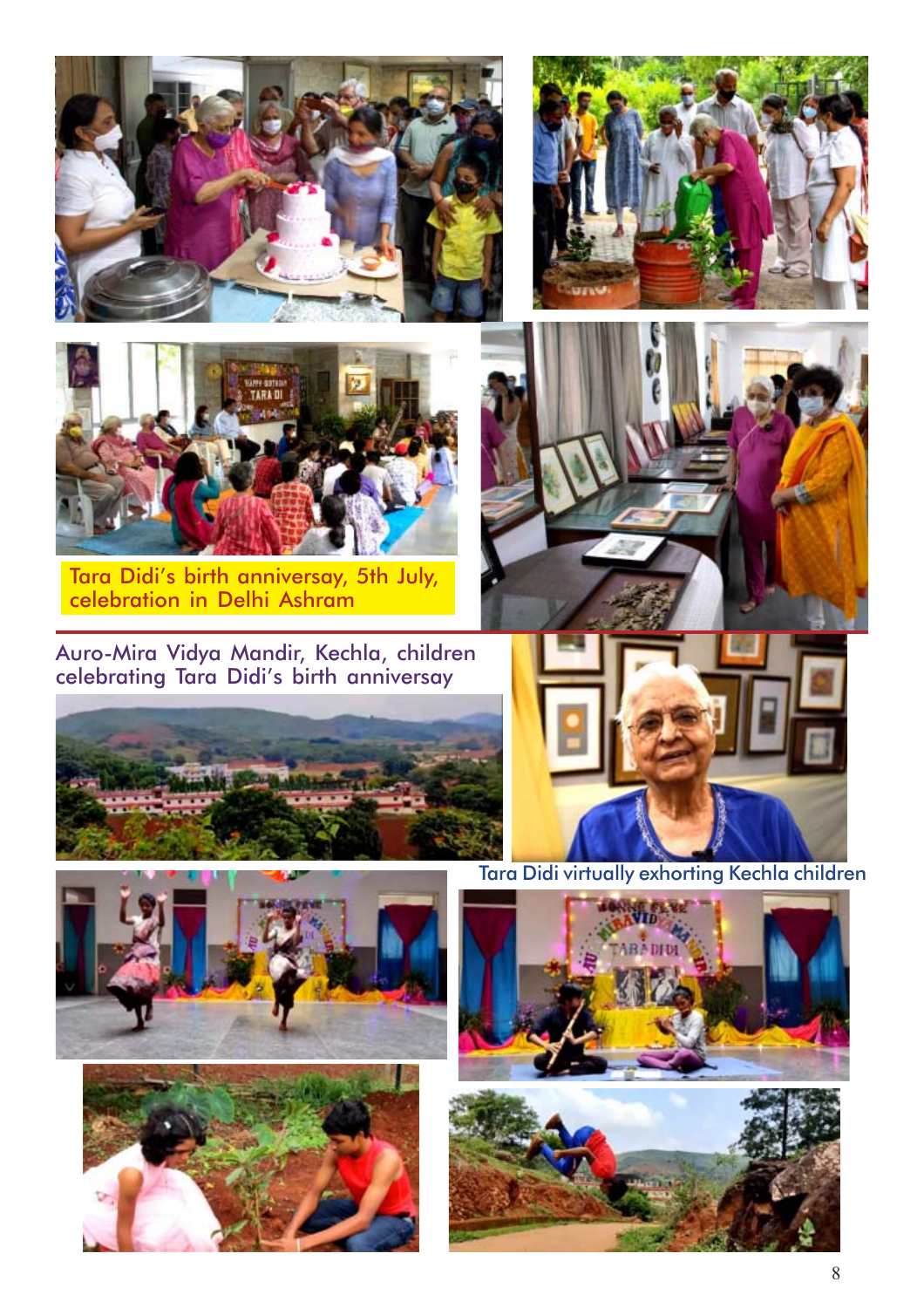### **NEW YOUTUBE POSTINGS** : 16 June to 15 July, 2021

#### **Title** Link

*Mahaye Mahaye Maha Bhagavateem* | Devi Karunamayee https://www.youtube.com/watch?v=lGvvBuBJD4U f दितीय विश्व युद्ध और भारत की स्वाधीनता - डा. जे पी सिंह which we https://www.youtube.com/watch?v=VQEBUQafcvc *Ab kee Taek hamaaree* by Devi Karunamayee https://www.youtube.com/watch?v=yW3i1wcrznI Savitri by Sri Aurobindo : Book I Canto IV Section II https://www.youtube.com/watch?v=6n9EX7PEAwI Savitri by Sri Aurobindo : Book I Canto IV Section III https://www.youtube.com/watch?v=pSSWIJCfq\_E *Vara De Veena Vadini Vara De* by Devi Karunamayee https://www.youtube.com/watch?v=nvqeh4hsE6I Savitri by Sri Aurobindo : Book I Canto IV Section IV https://www.youtube.com/watch?v=gIpdX5bqTuM सिद्धि दिवस । डा० अपर्णा राय सामान स्वास्थ्य स्वास्थ्य स्वास्थ्य स्वास्थ्य स्थान स्वास्थ्य स्वास्थ्य स्वास्थ्य स्वास्थ्य स्वास्थ्य स्वास्थ्य स्वास्थ्य स्वास्थ्य स्वास्थ्य स्वास्थ्य स्वास्थ्य स्वास्थ्य स्वास्थ्य स्वास्थ्य *Hamaaree Pyaaree Pyaaree Maa* | Devi Karunamayee https://www.youtube.com/watch?v=BM9aygA\_-nQ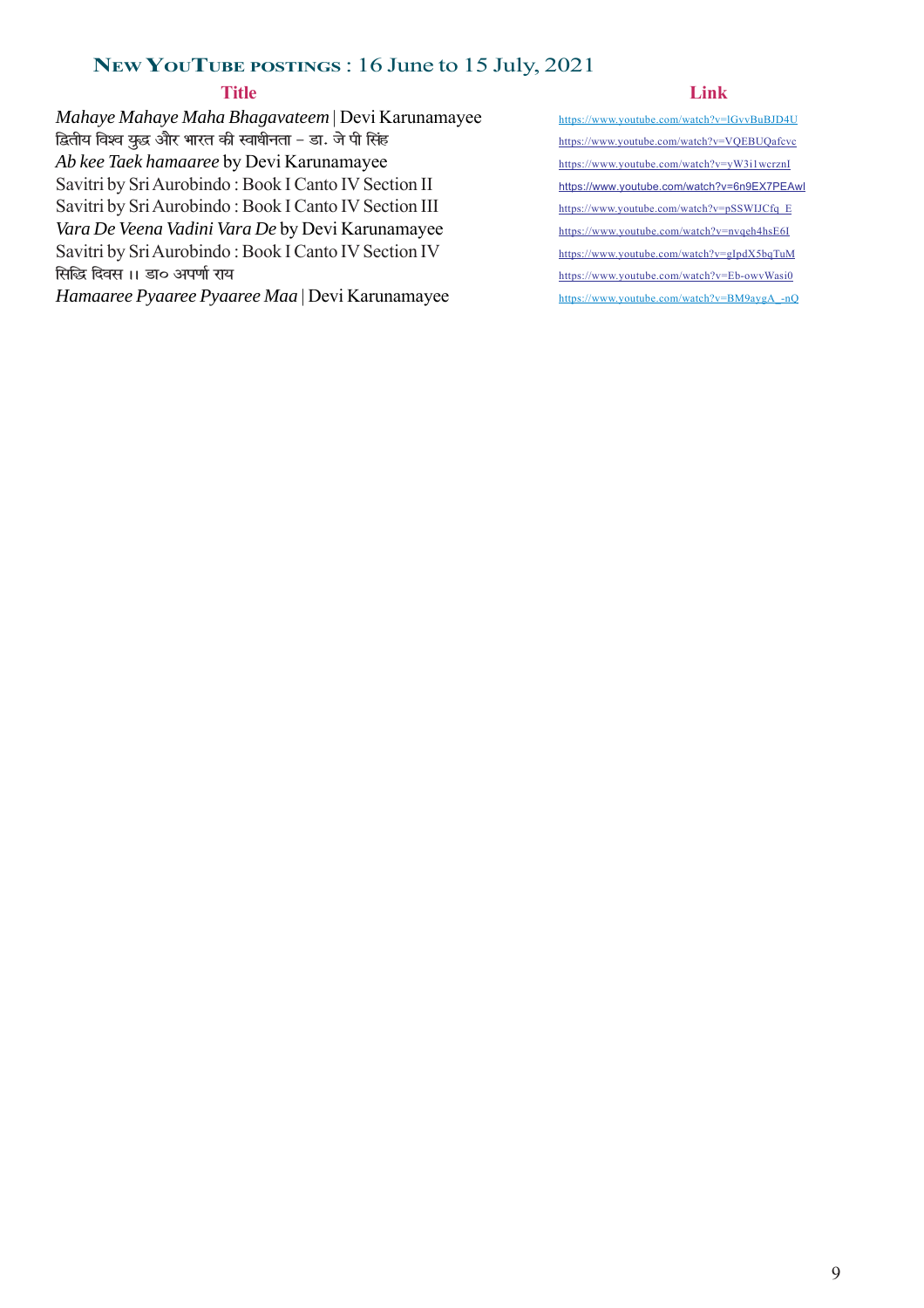To commemorate the forthcoming  $150<sup>th</sup>$  birth anniversary of Sri Aurobindo, as well as the 75<sup>th</sup> anniversary of India's Independence on 15 August 2022, published articles highlighting Sri Aurobindo's vital contribution to the struggle for Independence are being serialized in 'Realization' beginning with the present issue.

As soon as just a few months after his return to India in February 1893, Sri Aurobindo had already written a series of articles denouncing the begging bowl policy of the then Congress leaders whose ultimate vision for India was a colonial self-government under the British Empire. Sri Aurobindo from the beginning emphasized "self-help and fearlessness." His was one of the very first voices to place the lofty aim of complete independence before the people of his country.

The uncommonly obsequiousness of the policy of the then prominent Congress leaders can be gleaned from their pronouncements of which a few representative ones during the period of 1895-1908 are given below:

\*\*\*

Surendra Nath Bannerjee [President of 1895 Indian National Conress at Poona]: "We appeal to England gradually to change the character of her rule in India, to liberalise it, to shift its foundations, to adapt it to the newly-developed environments of the country and the people, so that, in the fullness of time, India may find its place in the great confederacy of free States, English in their origin, English in their character, English in their institutions, rejoicing in their permanent and indissoluble union with England, a glory to the mother-country, and an honour to the human race. Then will England have fulfilled her great mission in the East..."

Gopal Krishna Gokhale, ridiculing the idea of Swaraj in 1903 said: "Only men outside lunatic asylums could think or talk of independence [www.gktoday.in] "Some have gone so far as to talk of independence as an object of practical pursuit. We owe it to the best interests of the country to resist the propadanda with all our resources... There is no alternative to British rule, not only now but for a long time to come." [Gokhale Speeches 1148, referenced in R.C. Majumdar's *History of the Freedom Movement in India* (Vol. II)].

Rash Behari Ghosh in his undelivered speech of the disrupted 1907 Surat session of Indian National Congress which was included in the proceedings of 1908 Session of INC: "Our ambition is to draw closer to England and to be absorbed in that Greater Britain in which we have now no place. The ideal after which we are striving is autonomy within the Empire, and not absolute independence."

"I implore you not to persevere in your present course. Do not be beguiled by mere phantoms. You cannot put an end to British rule by boycotting the administration. Your only chance under the present circumstances of gaining your object lies in co-operation with the Government in every measure which is likely to hasten our political emancipation; for so long as we do not show ourselves worthy of it, rely upon it England will maintain her rule, and if you really want self-government you must show that you are fit for such responsibility. Then and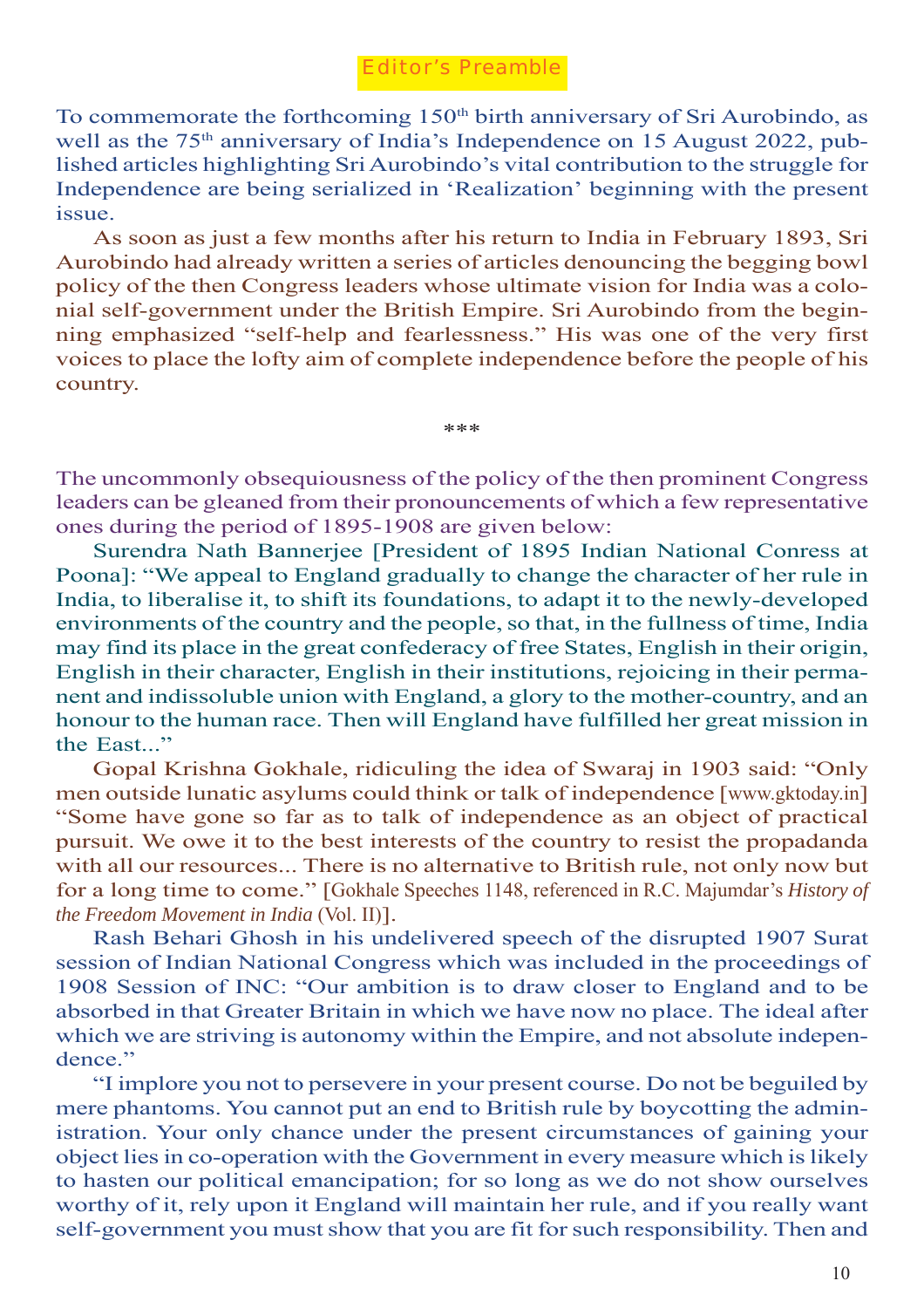then only will the English retire from India, their task completely accomplished, and their duty done."

Rash Behari Ghosh, President of the truncated Indian National Congress [Moderates] 1908 Session at Madras: "... The new party [Nationalists, also called Extremists] who made no secret of their contempt for the moderates, had sketched out a comprehensive policy of passive resistance modelled on the Irish Sin Fein [sic.]. They insisted on a boycott not only of English goods but of the English Government itself, though their policy was veiled under the name of self-help and self-reliance. The relations between the two parties [Moderates and Nationalist] thus became strained almost to the breaking point in 1906, and the struggle had reached a still more menacing stage before we met at Surat last year [1907], when the session had to be suspended amid tumultuous and unedifying scenes. And why? simply because the Congress refused to be dragged from its old moorings by the new currents which had been set in motion. Our National Congress has, I need hardly remind you, from the very beginning strictly adhered to constitutional methods of agitation and has never encouraged disloyalty of any sort or kind. It is true like all other institutions, it has passed through the inevitable process of evolution; but it has never never faltered in its loyal devotion to the Empire. And at Surat it remained firm to its creed and refused to purchase unity at the price of principle and of loyalty..."

"Those who have gone out of us [meaning Nationalists], were never of us, for if they had been of us they would no doubt have continued with us. Our paths now lie wide apart, and a yawning gulf separates us... But we will not, we cannot, we dare not, extend the hand of fellowship to them so long as they persist in their present insensate policy..."

"And this reminds me that if ever there was a time when we ought to rally to the support of Government, of law and of order, if ever there was a time in which all loyal subjects ought to co-operate with the Government, that time is this..."

"And when in the fulness of time the people have outgrown the present system of administration and have proved themselves fit for self-government, an exultant President of the Indian National Congress will be able to announce to a united people amid universal rejoicing, the extension to India of the colonial type of Government binding our country to the Empire by the golden 1ink of the Crown... ...Pray do not misunderstand me; and to guard myself against any possible misconception. I am bound to tell you that this ideal can only be realised in the distant future."

[Editors comment: The logical inference to be drawn from the above sentiments of the Moderate leaders quite ostensibly is that the British, out of the enormous charity of their heart, had occupied India to civilize the native nincompoops and once their beneficent task was done, they will either grant India an entity status in their Empire or will leave it of their own accord !!!]

\*\*\*

Contrast the moderates' policy against Sri Aurobindo's; in his own words [Sri Aurobindo refers to himself in the third person]: "The public activity of Sri Aurobindo began with the writing of the articles in the *Indu Prakash* [published in 1893-94, soon after Sri Aurobindo return from England when he was merely 20-21 years old !]. These [nine] articles ... under the caption "New Lamps for Old" vehemently denounced the then Congress policy of pray, petition and pro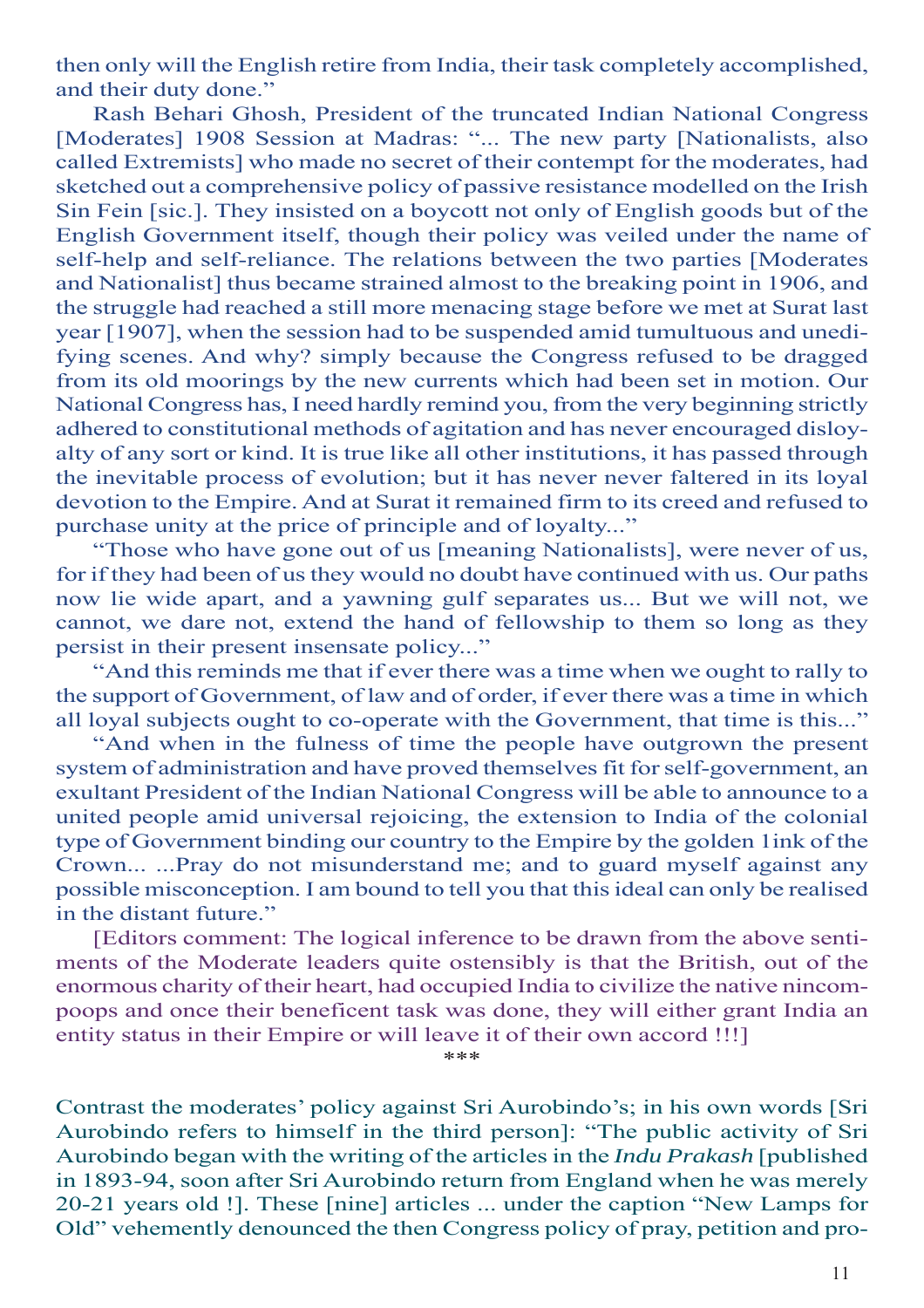test and called for a dynamic leadership based upon self-help and fearlessness. But this outspoken and irrefutable criticism was checked by the action of a Moderate leader [M.G. Ranade] who frightened the editor and thus prevented any full development of his ideas in the paper..."

"Sri Aurobindo included in the scope of his revolutionary work one kind of activity which afterwards became an important item in the public programme of the Nationalist party. He encouraged the young men in the centres of work to propagate the Swadeshi idea which at that time was only in its infancy and hardly more than a fad of the few."

 "Sri Aurobindo had to establish and generalise the idea of independence in the mind of the Indian people and at the same time to push first a party and then the whole nation into an intense and organised political activity which would lead to the accomplishment of that ideal."

"The part Sri Aurobindo took publicly in Indian politics was of brief duration, for he turned aside from it in 1910 and withdrew to Pondicherry; much of his programme lapsed in his absence, but enough had been done to change the whole face of Indian politics and the whole spirit of the Indian people, to make independence its aim and non-cooperation and resistance its method, and even an imperfect application of this policy heightening into sporadic periods of revolt has been sufficient to bring about the victory."

\*\*\*

Assessing Sri Aurobindo's contribution to the struggle for India's Independence, eminent historian R.C. Majumdar in his authoritative *History of the Freedom Movement in India* (Vol. II) writes:

"On the whole, the Extremist Party, created by the *Swadeshi* movement, was definitely forging ahead. The following doggerel verse, very popular in 1907-8, probably represents the view of the general public,

Repression comes, but Reform lingers,

And we linger on the shore,

And the Moderates wither,

And Extremist is more and more.

To Arabinda Ghose is due the chief credit for this triumphal emergence of the Extremist Party, and the virtual extinction of the Moderate Party which was shortly to follow..."

"The following tribute paid by J.L. Banerji to Arabinda and the *Bande Mataram* may be regarded as a fair assessment:

"The *Bande Mataram* leaped into popular favour almost in a day; and soon achieved for itself a remarkable position in the field of Indian journalism. The vigour and energy of its style, the trenchant directness of its tone; the fearless independence of its attitude, the high and inspiring ideal which it held up before the people, its passionate faith in the genius of the country–all combined to root the new paper in the hearts and affections of its ever-widening circle of readers... No newspaper that we know of has ever evoked such passionate personal enthusiasm... the soul, the genius of the paper was Arabinda... his the clear clarion notes calling men to heroic and strenuous self-sacrifice; his the unswerving, unfaltering faith in the high destinies of his race; his the passionate resolve to devote life, fame, fortune, all to the service of the Mother."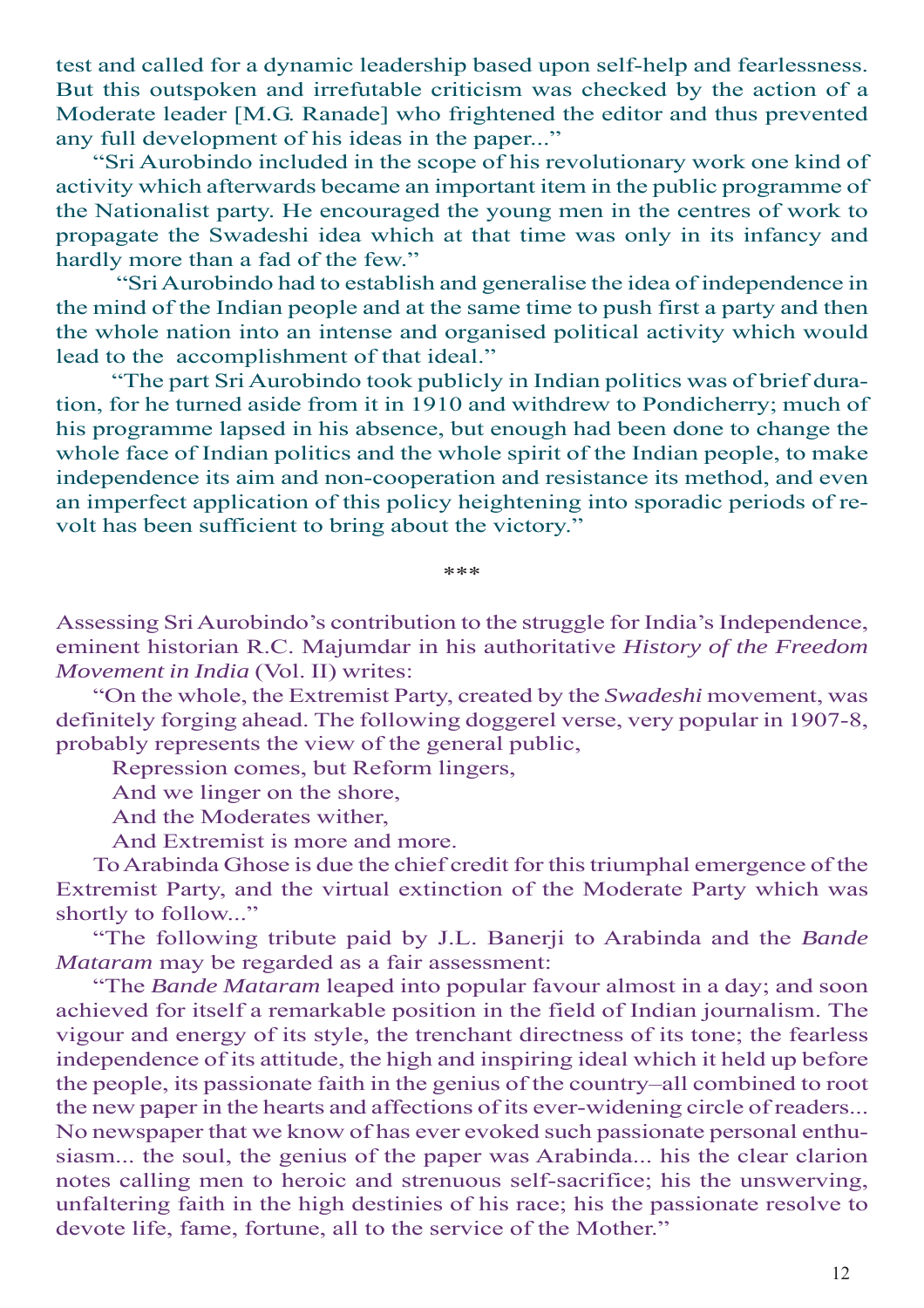Above all, the Extremist Party had an accession of immense strength when it was joined by Arabinda Ghose... Indeed the entry of this new personality in the Congress arena may be regarded as a major event in Indian politics. Arabinda's articles in the *Bande Mataram* put the Extremist Party on a high pedestal all over India. He expounded the high philosophy and national spirit which animated the Party, and also laid down its programme of action. But far more valuable... than even his discourse, was his striking personality. Fired with religious fervour he preached nationalism as a religion... infused by his precept and example, courage and strength into everyone that came in touch with him... Of him it may be truly said ... that he came, he saw, and he conquered. He rose like a meteor and vanished like it,– from the political atmosphere. But unlike the meteor the dazzling light he shed on Indian politics did not vanish with him. The torch which he lighted continued to illumine Indian politics till it passed into the hands of worthy successors who led it to its destined goal."

\*\*\*

## SRI AUROBINDO AND INDIA'S INDEPENDENCE

SHALL INDIA BE FREE ? (1)

#### **THE LOYALIST GOSPEL**

Liberty is the first requisite for the sound health and vigorous life of a nation. A foreign domination is in itself an unnatural condition, and if permitted, must bring about other unhealthy and unnatural conditions in the subject people which will lead to fatal decay and disorganisation. Foreign rule cannot build up a nation, — only the resistance to foreign rule can weld the discordant elements of a people into an indivisible unity. When a people, predestined to unity, cannot accomplish its destiny, foreign rule is a provision of Nature by which the necessary compelling pressure is applied to drive its jarring parts into concord. The unnatural condition of foreign rule is brought in for a time in order to cure the previous unnatural condition of insufficient cohesiveness; but this can only be done by the resistance of the subject people; for the incentive to unity given by the alien domination consists precisely in the desire to get rid of it; and if this desire is absent, if the people acquiesce, there can be no force making for unity. Foreign rule was therefore made to be resisted; and to acquiesce in it is to defeat the very intention with which Nature created it.

These considerations are not abstract ideas, but the undeniable teaching of history which is the record of the world's experience. Nationalism takes its stand upon this experience and calls upon the people of India not to allow themselves to fall into the acquiescence in subjection which is the death-sleep of nations, but to make that use of the alien domination which Nature intended, — to struggle against it and throw it off for unity, for self-realisation as an independent national organism. In this country, however, there is a class of wise men who regard the rule of the British bureaucracy as a dispensation of Providence, not only to create unity but to preserve it. They preach therefore a gospel of faith in the foreigner, distrust of our countrymen and acquiescence in alien rule as a godsend from on high and an indispensable condition for peace and prosperity.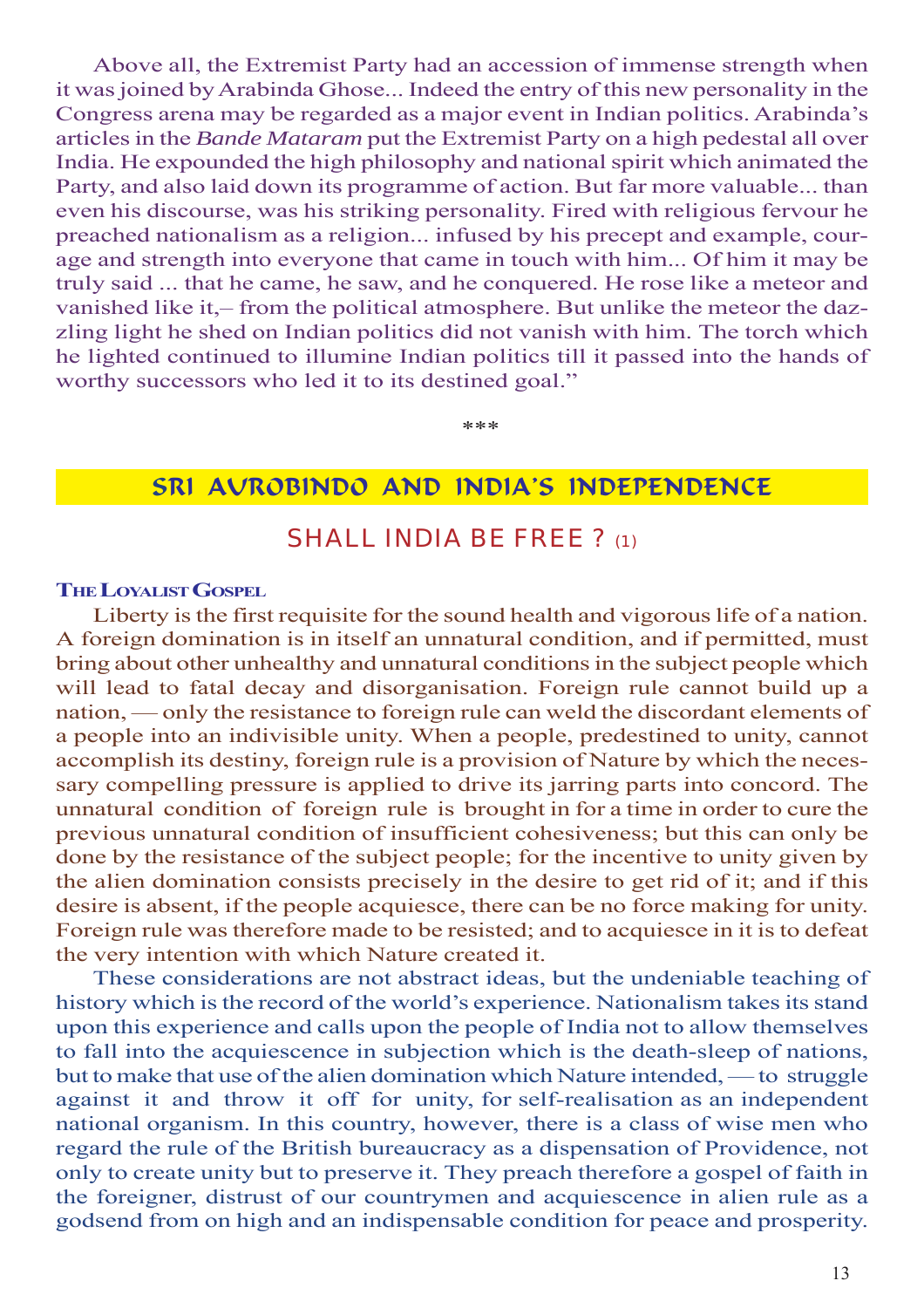Even those whose hearts rebel against a doctrine so servile, are intellectually so much dominated by it that they cannot embrace Nationalism with their whole heart and try to arrive at a compromise between subjection and independence, — a half-way house between life and death. Their ingenuity discovers an intermediate condition in which the blessings of freedom will be harmoniously wedded with the blessings of subjection; and to this palace in fairyland they have given the name of Colonial Self-Government. If it were not for the existence of this Moderate opinion and its strange particoloured delusions we would not have thought it worth while to go back to fi rst principles and show the falsity of the Loyalist gospel of acquiescence. But the Moderate delusion is really a by-product of the Loyalist delusion; and the parent error must be demolished first, before its offspring can be corrected. The Moderates are a hybrid species, emotionally Nationalist, intellectually Loyalist. It is owing to this double nature that their delusions acquire an infinite power for mischief. People listen to them because they claim to be Nationalist and because a sincere Nationalist feeling not infrequently breaks through the false Loyalist reasoning. Moreover by associating themselves with the Moderates on the same platform the Loyalists are enabled to exercise an influence on public opinion which would otherwise not be accorded to them. The gospel according to Sir Pherozshah Mehta would not have such power for harm if it were not allowed to represent itself as one and the same with the gospel according to Mr. Gokhale.

What then are the original ideas from which the Loyalist gospel proceeds? It has a triple foundation of error. First comes the postulate that disunion and weakness are ingrained characteristics of the Indian people and an outside power is necessary in order to arbitrate, to keep the peace and to protect the country from the menace of the mightier nations that ring us in. Proceeding from this view and supporting it, is the second postulate that there must be an entire levelling down and sweeping away of all differences; aristocrat and peasant, Brahmin and Sudra, Bengali, Punjabi and Mahratta, all must efface their characteristics and differences before any resistance to foreign domination can be attempted, even if such resistance were desirable. The third postulate is that a healthy development is possible under foreign domination and that this healthy development must be first effected before we can dream of freedom or even of becoming a nation. If these three postulates are granted, then the Loyalist creed is unassailable; if they are proved unsound, not only the Loyalist creed but the standpoint of the Moderates ceases to have any basis of firm ground and becomes a thing in the air. The Nationalist contention is that all these three postulates are monuments of political unreason and have no firm foundation either in historical experience or in the facts we see around us or in the nature of things. They are inconsistent with the fundamental nature of foreign domination; they ignore the experience of all other subject nations; they disregard human nature and the conditions of human development in communities. The Loyalist gospel is as untrue as it is ignoble.

Bande Mataram April 27, 1907 – *Sri Aurobindo*